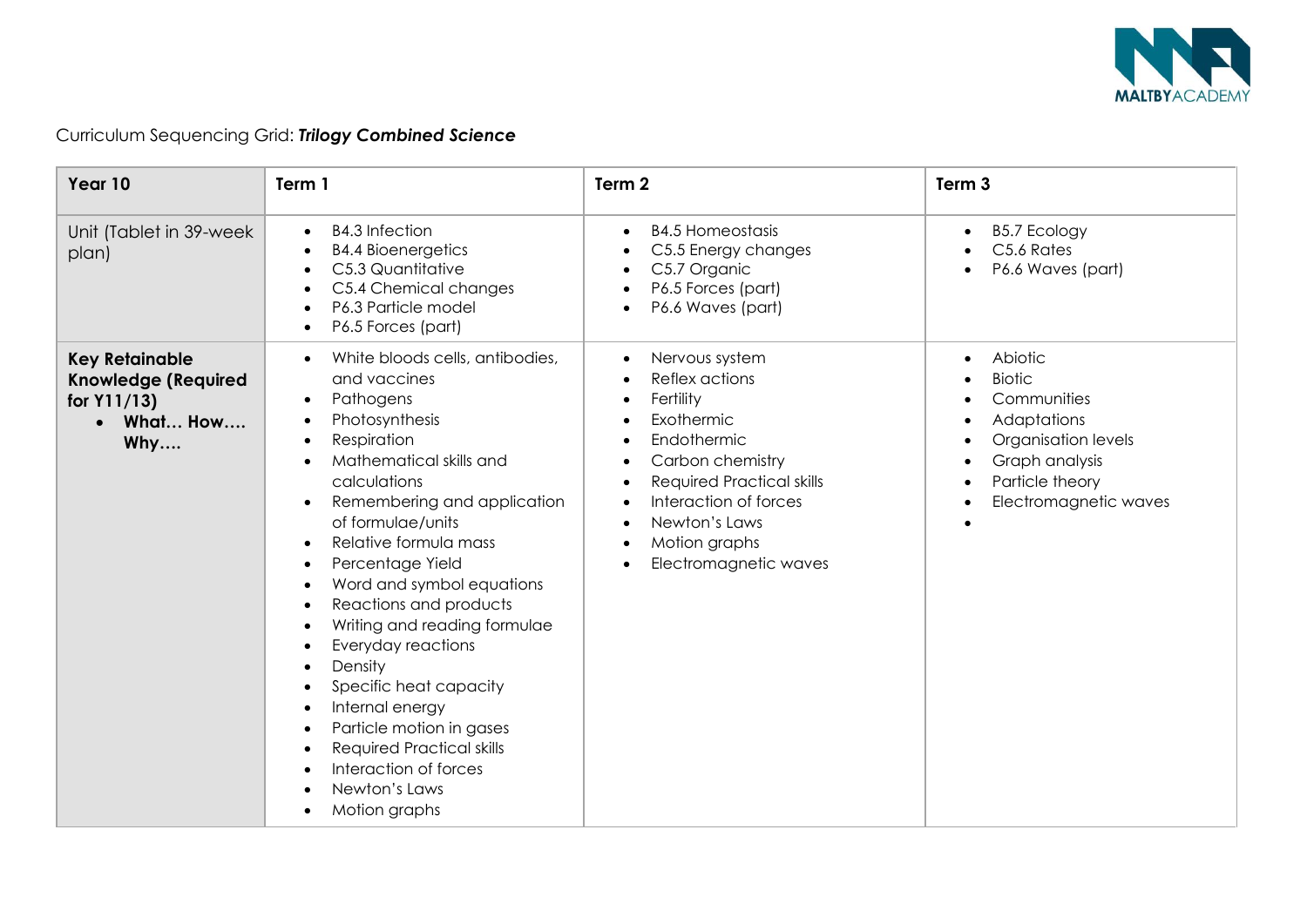

| <b>Key Technical</b><br><b>Vocabulary (To be</b><br>modelled and<br>deliberately practiced<br>in context.)                                                                                      | Moles, Relative formula mass,<br>yield, concentration,<br>Reaction, Reactants, Products,<br>Reversible, Equilibrium<br>Specific heat capacity, gases,<br>$\bullet$<br>density, volume, mass<br>Force, Newton, gravity, mass,<br>weight, distance, speed,<br>velocity, vector, scalar,<br>extension, resultant force,<br>pressure | Homeostasis, control, diabetes,<br>$\bullet$<br>hormones, fertility, dialysis<br>Neutralisation, displacement,<br>exothermic, endothermic, Cells,<br>fuel cells<br>Force, Newton, gravity, mass,<br>$\bullet$<br>weight, distance, speed, velocity,<br>vector, scalar, extension, resultant<br>force, pressure<br>Longitudinal, transverse,<br>wavelength, frequency, wave<br>speed, peak, trough, amplitude,<br>electromagnetic spectrum,<br>infrared radiation | Quadrat, Transect, Variation,<br>$\bullet$<br>Population, Ecosystem,<br>Interdependence<br>Temperature, Surface area,<br>catalyst, concentration,<br>equilibrium, rate<br>Longitudinal, transverse,<br>wavelength, frequency, wave<br>speed, peak, trough,<br>amplitude, electromagnetic<br>spectrum, infrared radiation |
|-------------------------------------------------------------------------------------------------------------------------------------------------------------------------------------------------|----------------------------------------------------------------------------------------------------------------------------------------------------------------------------------------------------------------------------------------------------------------------------------------------------------------------------------|------------------------------------------------------------------------------------------------------------------------------------------------------------------------------------------------------------------------------------------------------------------------------------------------------------------------------------------------------------------------------------------------------------------------------------------------------------------|--------------------------------------------------------------------------------------------------------------------------------------------------------------------------------------------------------------------------------------------------------------------------------------------------------------------------|
| <b>Opportunities for</b><br>Reading                                                                                                                                                             | Development of Covid-19<br>vaccine<br>Researching different types of<br>engineering jobs and how<br>these links to different parts of<br>this topic<br>Research Brownian motion and<br>the Smoke Cell Experiment                                                                                                                 | Hormones involved in growth<br>Leah Betts news story<br>The news in terms of recent<br>updates about energy resources                                                                                                                                                                                                                                                                                                                                            | Conservation of snow leopard,<br>$\bullet$<br>Successful breeding of Giant<br>Pandas in Edinburgh Zoo                                                                                                                                                                                                                    |
| <b>Developing Cultural</b><br><b>Capital (exposure to</b><br>very best- essential<br>knowledge and skills<br>of educated citizens -<br>appreciation of<br>human creativity and<br>achievement.) | Development of Covid-19<br>vaccine<br>Job Links = chemical analyst,<br>chemical engineering,<br>mechanical engineering<br>Appreciation of human<br>creativity and achievement =<br>Avogadro's discoveries                                                                                                                        | Job Links = pharmacist, doctor,<br>$\bullet$<br>nurse, family & sexual health clinic<br>worker, care worker, chemical<br>engineering, food production,<br>telecommunications,<br>communications<br>Appreciation of human creativity<br>$\bullet$<br>and achievement = Doppler                                                                                                                                                                                    | Job Links = ecologist,<br>$\bullet$<br>conservationist, environmental<br>engineering,<br>telecommunications,<br>communications<br>Appreciation of human<br>$\bullet$<br>creativity and achievement =<br>Doppler                                                                                                          |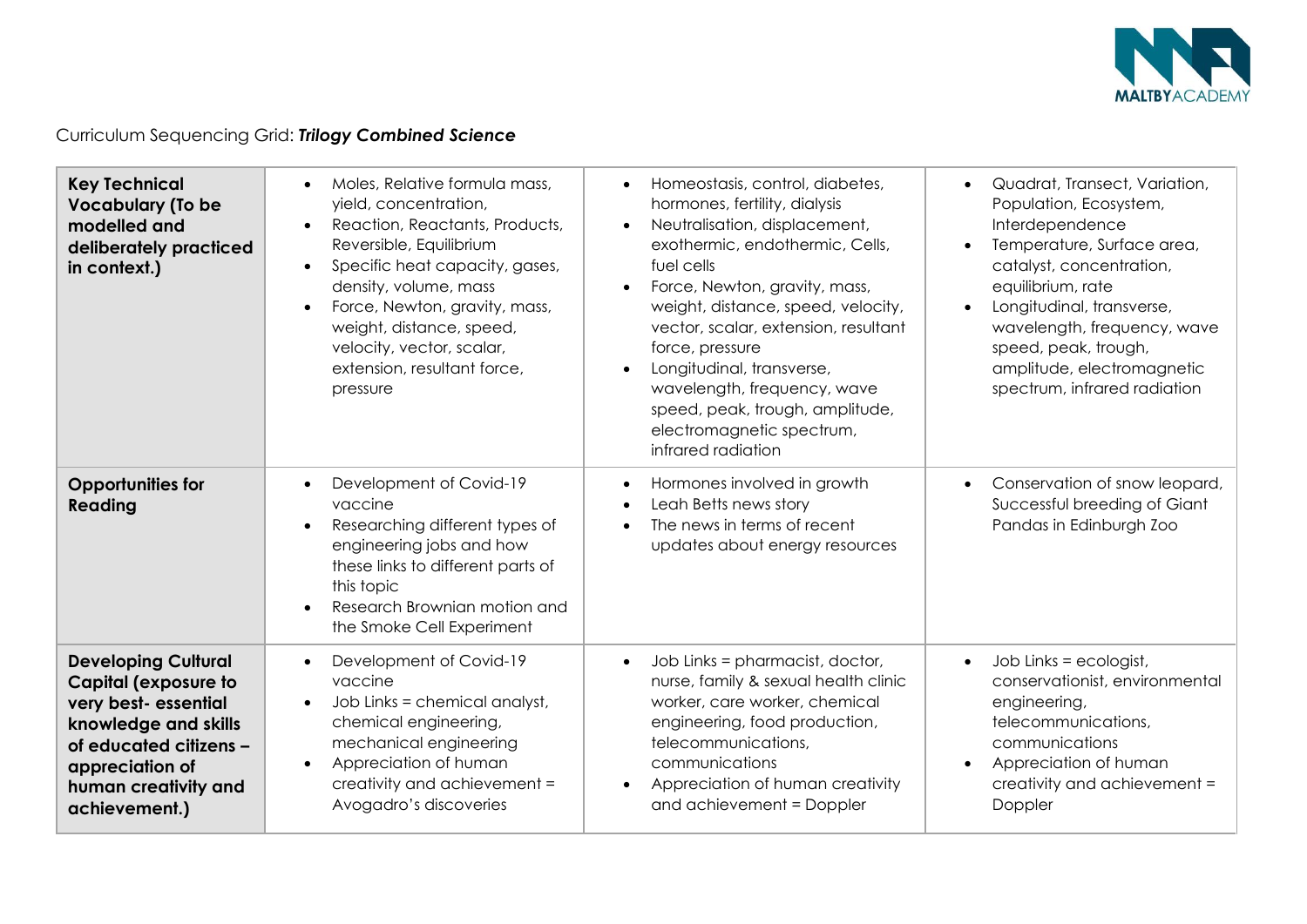

| <b>Cross Curricular Links</b><br>(Authentic<br><b>Connections)</b> | Health and social care -<br>vaccines and social care<br>Maths - formula: application of<br>formula and units, rearranging<br>formula<br>Maths - line graphs: drawing<br>and interpreting                                                                                                                                                                                                                                                                                    | Maths - formula: application of<br>$\bullet$<br>formula and units, rearranging<br>formula<br>Maths - line graphs: drawing and<br>interpreting | Maths - formula: application<br>of formula and units,<br>rearranging formula<br>Maths - line graphs: drawing<br>and interpreting |
|--------------------------------------------------------------------|-----------------------------------------------------------------------------------------------------------------------------------------------------------------------------------------------------------------------------------------------------------------------------------------------------------------------------------------------------------------------------------------------------------------------------------------------------------------------------|-----------------------------------------------------------------------------------------------------------------------------------------------|----------------------------------------------------------------------------------------------------------------------------------|
| <b>Key Assessment</b>                                              | End of Unit Tests                                                                                                                                                                                                                                                                                                                                                                                                                                                           | End of Unit Tests                                                                                                                             | End of Unit Tests<br>Y10 Mock                                                                                                    |
| <b>How Science Work</b><br><b>Skills in Science</b>                | These skills will continuously throughout the year, some, or all of which will be covered within each topic<br>Variables<br>$\circ$<br>Equipment<br>$\circ$<br>Risk assessments<br>$\Omega$<br>Writing a method<br>$\circ$<br>Presenting data (bar charts and line graphs)<br>$\circ$<br>Interpreting data<br>$\circ$<br>Types of error (measuring, systematic, random)<br>$\circ$<br>Equations, calculations, and units<br>$\circ$<br>Evaluating<br>$\circ$<br>Models<br>∩ |                                                                                                                                               |                                                                                                                                  |

| Year 11<br>Term 1 | Term $\sim$ | Term 3 |
|-------------------|-------------|--------|
|-------------------|-------------|--------|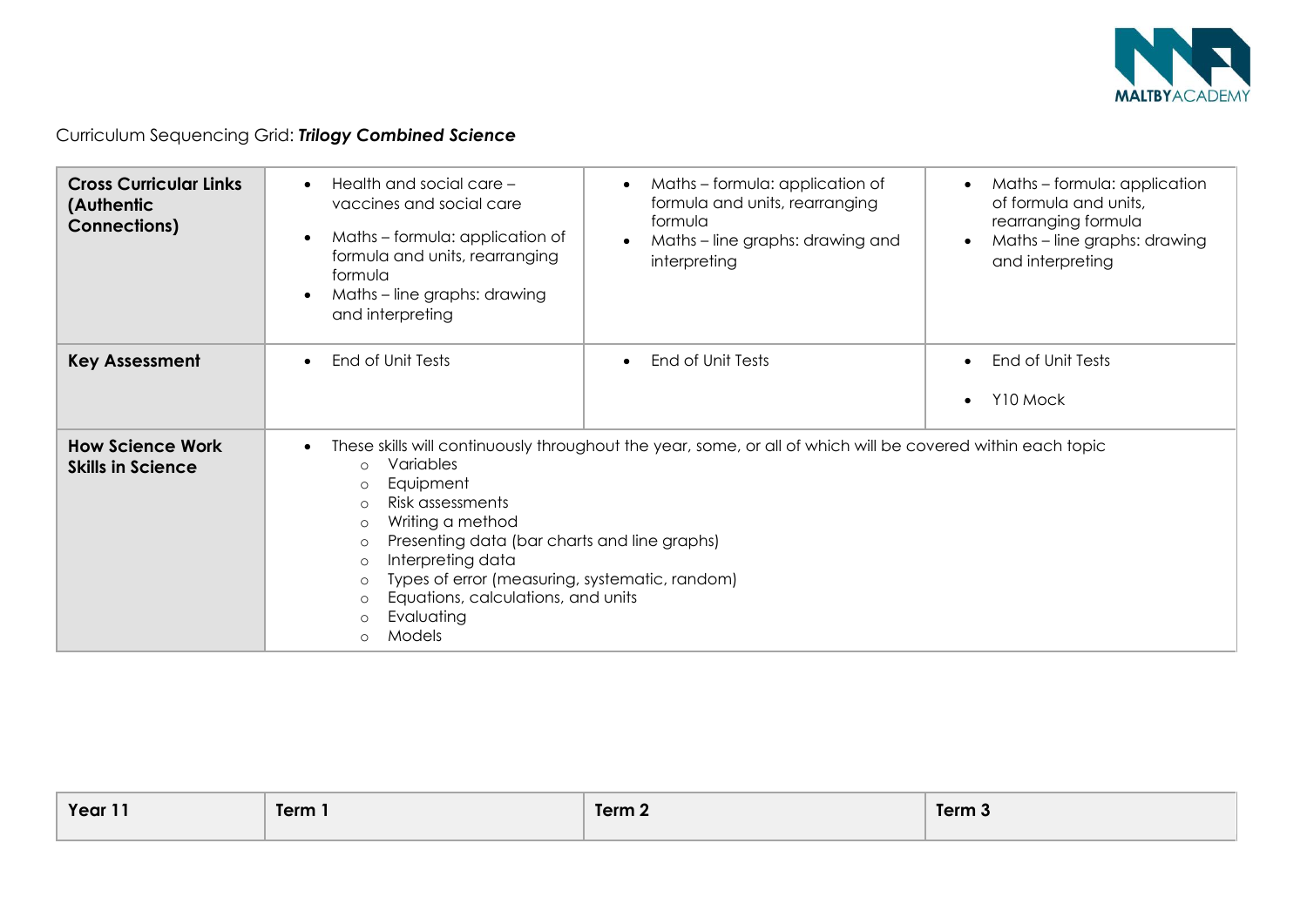

| <b>Unit</b> (Tablet in 39-week)<br>plan)                                                            | <b>B4.7 Ecology</b><br>$\bullet$<br><b>B4.6 Genetics (part)</b><br>C5.6 Rates<br>C5.7 Organic<br>C5.8 Chemical analysis<br>P6.5 Forces recap<br>P6.6 Waves                                                                                 | <b>B4.6 Genetics (part)</b><br><b>B4.5 Homeostasis</b><br>C5.9 Atmosphere<br>C5.10 Resources<br>P6.7 Magnets                                                                                                                                                                                                                                                        | Revision<br>$\bullet$ |
|-----------------------------------------------------------------------------------------------------|--------------------------------------------------------------------------------------------------------------------------------------------------------------------------------------------------------------------------------------------|---------------------------------------------------------------------------------------------------------------------------------------------------------------------------------------------------------------------------------------------------------------------------------------------------------------------------------------------------------------------|-----------------------|
| <b>Key Retainable</b><br><b>Knowledge (Required</b><br>for Y11/13)<br>What How<br>$\bullet$<br>Why  | Abiotic<br><b>Biotic</b><br>Communities<br>Adaptations<br>Organisation levels<br>Sexual and asexual<br>reproduction<br>Variation<br>Evolution<br>Carbon chemistry<br>Chromatography<br><b>Mixtures</b>                                     | Sexual and asexual reproduction<br>Variation<br>Evolution<br>Nervous system<br>Reflex actions<br>Fertility<br>Changes to carbon dioxide levels<br>Combustion of fuels<br>Evolution of plants and animals<br>Economic problems with<br>$\bullet$<br>producing enough potable water<br>globally<br>Interaction of magnets<br>Earth's magnetic field<br>Electromagnets | <b>EVERYTHING!</b>    |
| <b>Key Technical</b><br>Vocabulary (To be<br>modelled and<br>deliberately practiced<br>in context.) | Quadrat, Transect, Variation,<br>Population, Ecosystem,<br>Interdependence<br>Sexual, Asexual, Reproduction,<br>Fertilisation, Mitosis, Clone,<br>Variation, Meiosis, Mitosis,<br>Gamete, Fertilisation, Clone,<br>Chromosome, DNA, Genome | Sexual, Asexual, Reproduction,<br>$\bullet$<br>Fertilisation, Mitosis, Clone,<br>Variation, Meiosis, Mitosis, Gamete,<br>Fertilisation, Clone, Chromosome,<br>DNA, Genome<br>Homeostasis, control, diabetes,<br>hormones, fertility, dialysis                                                                                                                       |                       |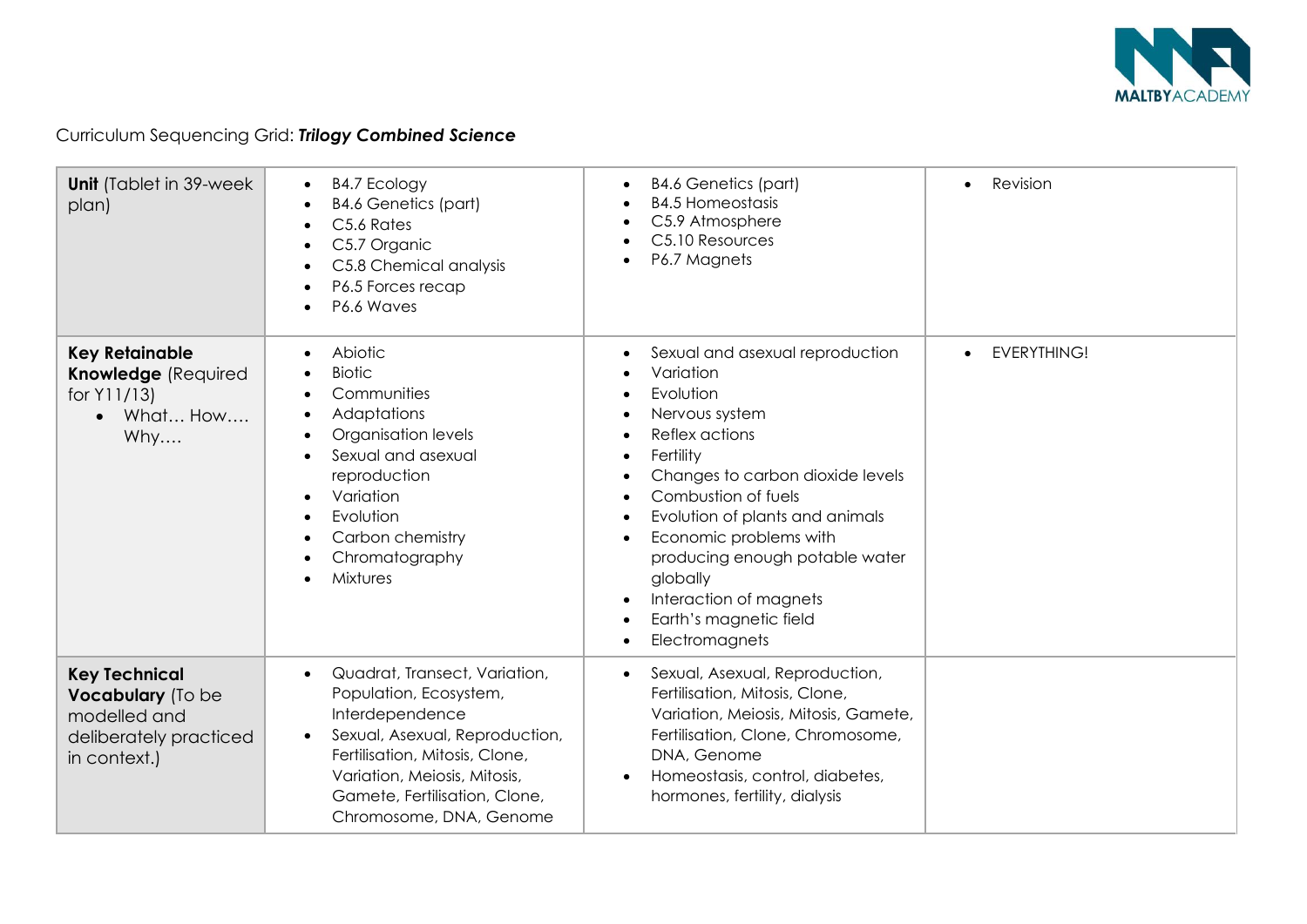

|                                                                                                                                                                                                | Alkanes, alkenes,<br>hydrocarbons, fractional<br>distillation, cracking,<br>combustion<br>Chromatography, analysis, Rf<br>value                            | Climate change, carbon dioxide,<br>oxygen, photosynthesis,<br>respiration, combustion<br>Potable water, renewable, non-<br>renewable, finite<br>Attract, repel, electromagnet,<br>$\bullet$<br>core, field, solenoid, Flemming's<br>Left Hand Rule, motor effect,<br>generator effect, transformer,<br>potential difference, induced,<br>current, movement |  |
|------------------------------------------------------------------------------------------------------------------------------------------------------------------------------------------------|------------------------------------------------------------------------------------------------------------------------------------------------------------|------------------------------------------------------------------------------------------------------------------------------------------------------------------------------------------------------------------------------------------------------------------------------------------------------------------------------------------------------------|--|
| <b>Opportunities for</b><br>Reading                                                                                                                                                            | Conservation of snow leopard,<br>Successful breeding of Giant<br>Pandas in Edinburgh zoo<br>Theories of evolution                                          | Theories of evolution<br>Hormones involved in growth<br>Leah Betts news story<br>$\bullet$<br>Carbon capture<br>$\bullet$<br>Researching how a compass<br>works                                                                                                                                                                                            |  |
| <b>Developing Cultural</b><br><b>Capital</b> (exposure to<br>very best-essential<br>knowledge and skills<br>of educated citizens -<br>appreciation of<br>human creativity and<br>achievement.) | Job Links = ecologist,<br>$\bullet$<br>conservationist, environmental<br>engineering<br>Debating ethics of genetic<br>$\bullet$<br>engineering and cloning | Debating ethics of genetic<br>engineering and cloning<br>Job Links = pharmacist, doctor,<br>nurse, family & sexual health clinic<br>worker, care worker,<br>environmental chemistry, geologist                                                                                                                                                             |  |
| <b>Cross Curricular Links</b><br>(Authentic<br>Connections)                                                                                                                                    | Maths - formula: application of<br>formula and units, rearranging<br>formula<br>Maths - line graphs: drawing<br>and interpreting                           | Maths - formula: application of<br>$\bullet$<br>formula and units, rearranging<br>formula<br>Maths - line graphs: drawing and<br>interpreting                                                                                                                                                                                                              |  |